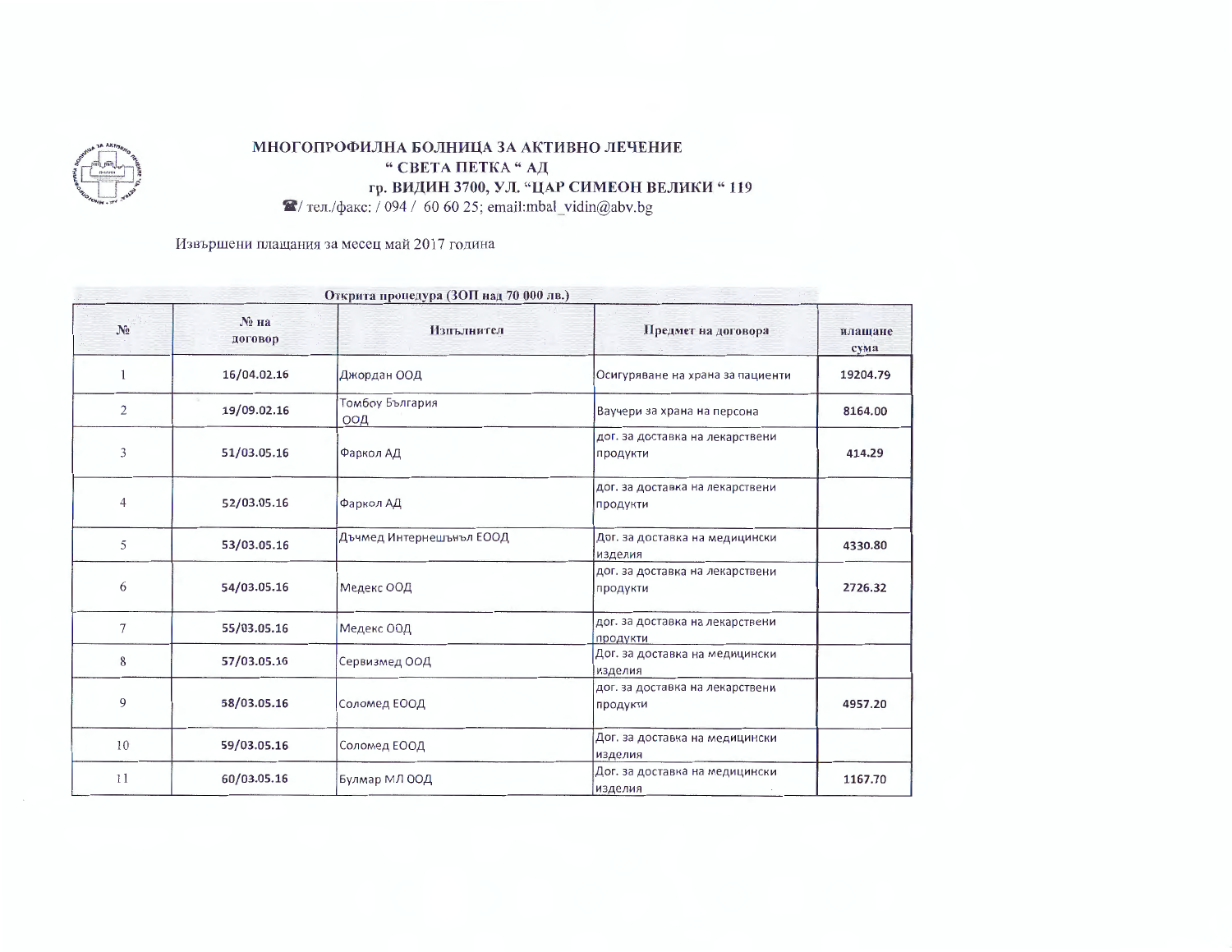| 12 | 61/03.05.16  | Търговска Лига НАЦ АД  | дог. за доставка на лекарствени<br>продукти             | 166.08   |
|----|--------------|------------------------|---------------------------------------------------------|----------|
| 13 | 62/03.05.16  | Търговска Лига НАЦ АД  | дог. за доставка на лекарствени<br>продукти             |          |
| 14 | 63/03.05.16  | Софарма Трейдинг<br>Αд | дог. за доставка на лекарствени<br>продукти             |          |
| 15 | 64/03.05.16  | Етропал Трейд ООД      | Дог. за доставка на медицински<br>изделия               |          |
| 16 | 65/03.05.16  | Софарма Трейдинг<br>Ад | дог. за доставка на лекарствени<br>продукти             |          |
| 17 | 70/16.06.16  | Фьоникс Фарма ЕООД     | дог. за доставка на лекарствени<br>продукти             | 20400.00 |
| 18 | 71/16.06.16  | Фьоникс Фарма ЕООД     | дог. за доставка на лекарствени<br>продукти             |          |
| 19 | 95/29.08.16  | Куантум Медикъл ООД    | дог. за доставка на медицински<br>изделия консумативи   |          |
| 20 | 96/29.08.16  | Булмед 2000 ЕООД       | дог. за доставка на медицински<br>изделия консумативи   |          |
| 21 | 97/29.08.16  | Новимед ЕООД           | дог. за доставка на спец. мед.<br>консумативи и изделия | 920.00   |
| 22 | 98/29.08.16  | Вега Медикал ЕООД      | дог. за доставка на медицински<br>изделия консумативи   | 5000.00  |
| 23 | 99/29.08.16  | Б.Браун Медикал ЕООД   | дог. за доставка на медицински<br>изделия консумативи   | 612.00   |
| 24 | 100/29.08.16 | ЕКОС Медика ООД        | дог. за доставка на специф. мед.<br>консум. и изделия   | 1840.00  |
| 25 | 101/29.08.16 | Гамидор България АД    | Дог. за доставка на мед. изделия<br>консумативи         |          |
| 26 | 102/29.08.16 | Инфомед ЕООД           | Дог. за доставка на мед. изделия<br>консумативи         | 3936.00  |
| 27 | 103/29.08.16 | Софарма Трейдинг<br>Αд | Дог. за доставка на мед. изделия<br>консумативи         |          |
| 28 | 104/29.08.16 | Медикъл Бридж ООД      | Дог. за доставка на мед. изделия<br>консумативи         |          |
| 29 | 105/29.08.16 | Медимаг ЕООД           | Дог. за доставка на специф. мед.<br>консум. и изделия   | 2533.60  |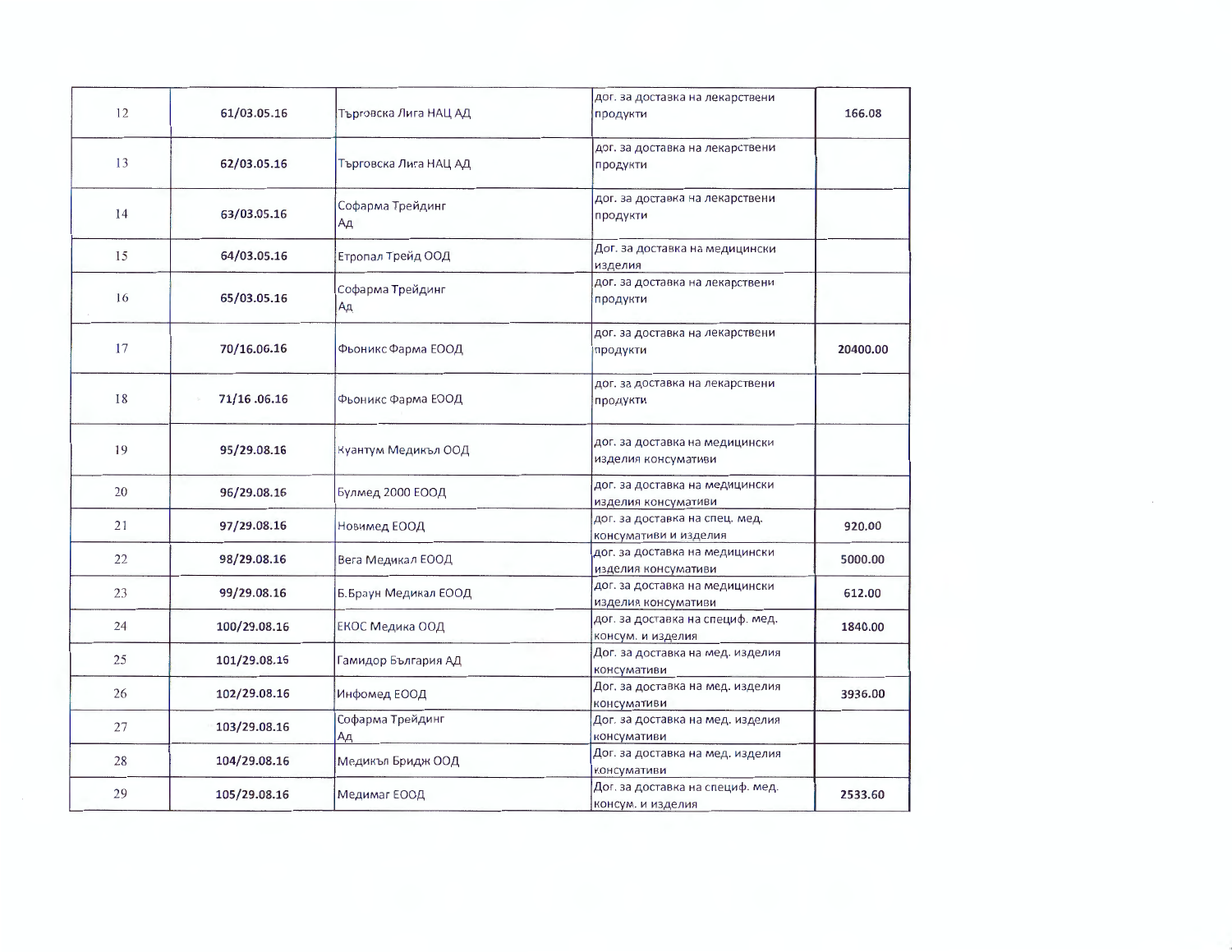| 30 | 106/29.08.16  | Джи Ес Евро България Ад | Дог. за доставка на мед. изделия<br>консумативи               | 9951.00  |
|----|---------------|-------------------------|---------------------------------------------------------------|----------|
| 31 | 107/29.08.16  | РСР ЕООД                | Дог. за доставка на мед. изделия<br>консумативи               |          |
| 32 | 108/29.08.16  | Бикомед ООД             | Дог. за доставка на мед. изделия<br>консумативи               | 396.33   |
| 33 | 108A/29.08.16 | Айф Фарма Ад            | Дог. за доставка на мед. изделия<br>консумативи               | 22010.00 |
| 34 | 1295/01.11.16 | "Си Ен Джи Екогаз"АД    | Анекс 2 към дог. за компресиран<br>природен газ               |          |
| 35 | 109/07.09.16  | Ливеда Мед 2000         | Дог. за доставка на мед. изделия<br>консумативи               | 115.20   |
| 36 | 133/28.11.16  | Петрол Инвест ЕООД      | Договор за периодична доставка на<br>компресиран природен газ | 3071.52  |
| 37 | 82/07.06.16   | МЛ-България АД          | събиране, транспортиране и<br>унищожаване на опасни отпадъци  | 1216.90  |

|                |                    | Публична покана(ЗОП под 70 000)               |                                                                                    |                 |
|----------------|--------------------|-----------------------------------------------|------------------------------------------------------------------------------------|-----------------|
| N <sub>0</sub> | $N2$ на<br>договор | Изпълнител                                    | Предмет на договора                                                                | плащане<br>сума |
| 45             | 475/15.04.16       | Гама Консулт-<br>Калинкин, Прокопов и с-ие СД | Абонаментно обслужване на<br>специализиран мед.софтуер                             | 3590.46         |
| 46             | 47B/15.04.16       | Гама Консулт-<br>Калинкин, Прокопов и с-ие СД | Предоставяне на допълнителни<br>лицензи обвързани със<br>специализиран мед.софтуер |                 |
| 47             | 77/27.05.16        | Екос Медика ООД                               | доставка мед. Изделия кардиология                                                  |                 |
| 48             | 78/27.05.16        | Инфомед ЕООД                                  | доставка мед. Изделия кардиология                                                  |                 |
| 49             | 79/02.06.16        | Вега Медикал ЕООД                             | доставка мед. Изделия кардиология                                                  |                 |
| 50             | 80/02.06.16        | Медимаг ЕООД                                  | доставка мед. Изделия кардиология                                                  |                 |
| 51             | 82/07.06.16        | МЛ-България АД                                | събиране, транспортиране и<br>унищожаване на опасни отпадъци                       |                 |